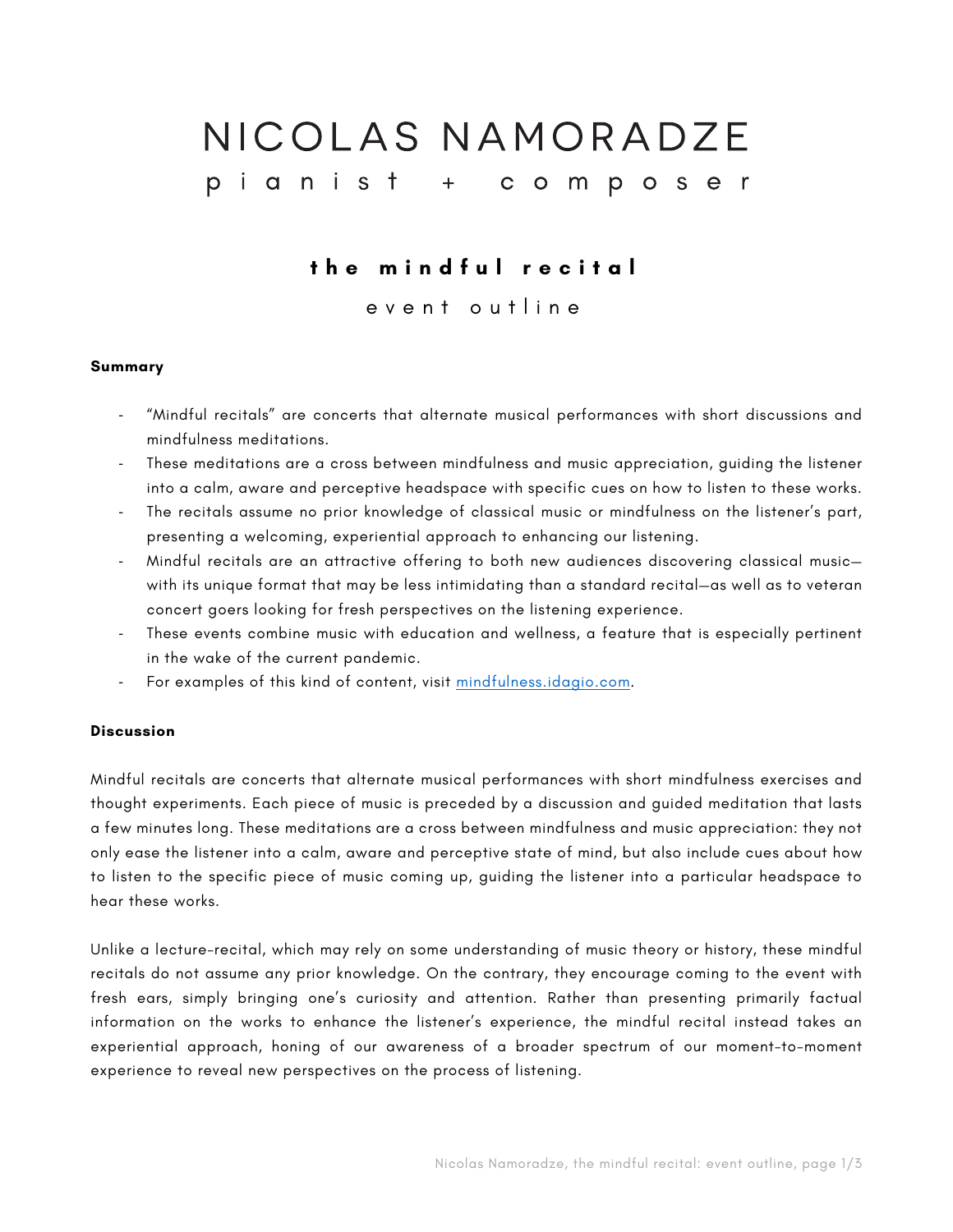As well as being designed for certain pieces of music, each of the meditations explore in turn various facets of the listening experience. The music they precede is thus carefully chosen to link to these concepts in certain ways. For an example of the kind of content presented and how it is linked to musical selections, please see the Mindful Listening Basics playlist on IDAGIO Mindfulness (mindfulness.idagio.com/listen). The topics discussed in the mindful recitals include the nature of our awareness and attention, how we interpret of stories and dramatic narratives, the perception and conceptualization of musical textures, and the communication and internalization of emotional affect (see the sample program below for illustration).

The process of listening to music is an ideal one for cultivating mindfulness and for developing a heightened quality of awareness. Mindfulness is also a powerful way for us to become better and more perceptive listeners, being more present for both the music we hear as well as our reaction to it. Therefore, the purpose of this kind of event is two-pronged, and each of these compliments and strengthens the other. As we become more mindful, we become better listeners, finding richer and more fulfilling experiences when listening to any kind music. As our skills of such listening develop, these in turn yield greater mindfulness both in our formal practice as well as in our daily lives. In essence, these events combine musical experiences with education and wellness—a feature that is especially pertinent in the wake of the current pandemic.

Mindful recitals can be an attractive offering for many kinds of audiences. For those new to classical music, it presents a guide to the listening process and introduction to the genre without requiring any prior knowledge, in a welcoming format that may seem less intimidating than a recital. Seasoned concert goers on the other hand will find new perspectives on the listening experience. Accordingly, the content of the presentations can be adjusted depending on the event requirements and intended audience. For example, for audiences comprised largely of classical music lovers, the discussion can be geared more towards introducing and explaining mindfulness, with a greater emphasis on the neuroscience and psychology of both mindfulness and the listening experience. For events geared towards new listeners who attend out of an existing interest in meditation and mindfulness, the focus will be more on familiarizing the audience with the music. In any case, this formula can be adjusted per a discussion with the presenter.

### **Sample program**

Bach-Busoni: "Ich ruf zu dir, Herr Jesu Christ" BWV 639 *Introduction to mindful listening* Rachmaninoff-Kocsis: Vocalise *Embodied awareness and the physiology of listening* Bach: French Suite in D minor BWV 812 *Perspectives on visual and auditory imagination*